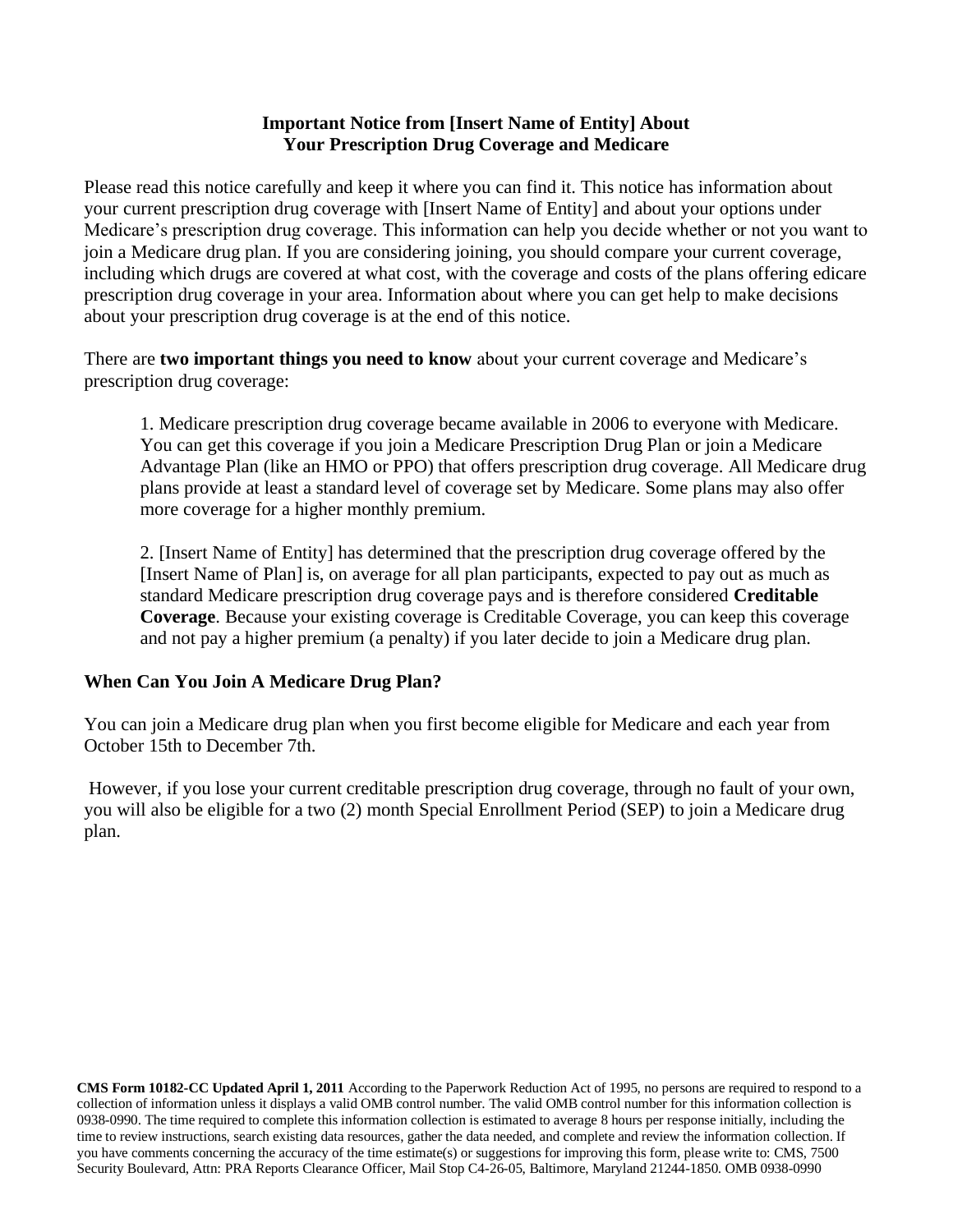## **What Happens To Your Current Coverage If You Decide to Join A Medicare Drug Plan?**

If you decide to join a Medicare drug plan, your current [Insert Name of Entity] coverage will [or will not] be affected. [The entity providing the Disclosure Notice should insert an explanation of the prescription drug coverage plan provisions/options under the particular entity's plan that Medicare eligible individuals have available to them when they become eligible for Medicare Part D (e.g., they can keep this coverage if they elect part D and this plan will coordinate with Part D coverage; for those individuals who elect Part D coverage, coverage under the entity's plan will end for the individual and all covered dependents, etc.). See pages 7- 9 of the CMS Disclosure of Creditable Coverage To Medicare Part D Eligible Individuals Guidance (available at <http://www.cms.hhs.gov/CreditableCoverage/>), which outlines the prescription drug plan provisions/ options that Medicare eligible individuals may have available to them when they become eligible for Medicare Part D.]

If you do decide to join a Medicare drug plan and drop your current [Insert Name of Entity] coverage, be aware that you and your dependents will [or will not] [Medigap issuers must insert "will not "] be able to get this coverage back.

# **When Will You Pay A Higher Premium (Penalty) To Join A Medicare Drug Plan?**

You should also know that if you drop or lose your current coverage with [Insert Name of Entity] and don't join a Medicare drug plan within 63 continuous days after your current coverage ends, you may pay a higher premium (a penalty) to join a Medicare drug plan later.

If you go 63 continuous days or longer without creditable prescription drug coverage, your monthly premium may go up by at least 1% of the Medicare base beneficiary premium per month for every month that you did not have that coverage. For example, if you go nineteen months without creditable coverage, your premium may consistently be at least 19% higher than the Medicare base beneficiary premium. You may have to pay this higher premium (a penalty) as long as you have Medicare prescription drug coverage. In addition, you may have to wait until the following October to join.

### **For More Information About This Notice Or Your Current Prescription Drug Coverage…**

Contact the person listed below for further information [or call [Insert Alternative Contact] at [(XXX) XXX-XXXX]. NOTE: You'll get this notice each year. You will also get it before the next period you can join a Medicare drug plan, and if this coverage through [Insert Name of Entity] changes. You also may request a copy of this notice at any time.

#### **For More Information About Your Options Under Medicare Prescription Drug Coverage…**

More detailed information about Medicare plans that offer prescription drug coverage is in the "Medicare & You" handbook. You'll get a copy of the handbook in the mail every year from Medicare. You may also be contacted directly by Medicare drug plans.

**CMS Form 10182-CC Updated April 1, 2011** According to the Paperwork Reduction Act of 1995, no persons are required to respond to a collection of information unless it displays a valid OMB control number. The valid OMB control number for this information collection is 0938-0990. The time required to complete this information collection is estimated to average 8 hours per response initially, including the time to review instructions, search existing data resources, gather the data needed, and complete and review the information collection. If you have comments concerning the accuracy of the time estimate(s) or suggestions for improving this form, please write to: CMS, 7500 Security Boulevard, Attn: PRA Reports Clearance Officer, Mail Stop C4-26-05, Baltimore, Maryland 21244-1850. OMB 0938-0990